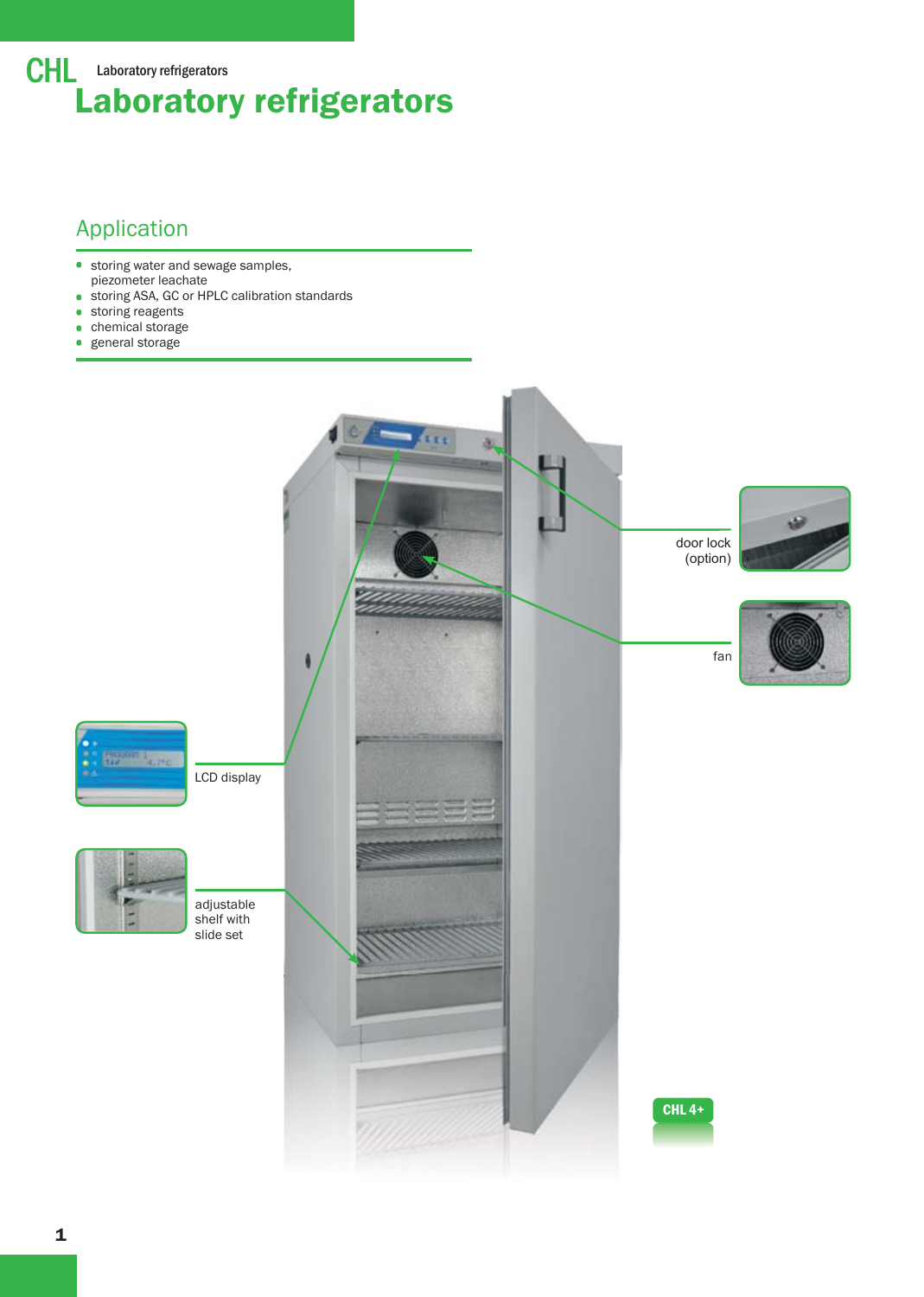Laboratory refrigerators  $\mathbf{C}$   $\vdash$ Laboratory refrigerators

#### Advantages

- single or double chamber versions
- aluminium (NEW CHL+ RANGE!) or stainless steel interior (depending on model)
- housing, depending on model: powder coated sheet,  $\blacksquare$ stainless steel linen finish (INOX/G) or polished (INOX/S)
- thermal insulation polyurethane foam
- **solid or glass (CHL\*/A option) door type**
- forced air convection
- heating and cooling systems to hold set temperature regardless of ambient conditions
- wheels with CHL 1200 model
- **defrosting function**
- two temperature ranges available: 0…+10°C
	- $-10...+10°C$  (CHL\*/T option)
- LCD time and temperature display
- **·** microprocessor temperature and time control
- temperature sensor fail alarm
- power failure control system
- real time clock
- sound alarm
- self-check function (auto control)

# Program possibilities

- single segment temperature-time profile
- **time program priority**
- adjustable start delay feature (from 1 min to 99,59 h)
- adjustable time of holding set temperature (from 1 min to 99,59 h), or continuous operating
- over temperature sound alarm
- overview of set parameters during operating time
- recording min, average and max temperature value for temperature-time segment





All POL-EKO-APARATURA products can be provided with IQ, OQ, PQ qualifications



All POL-EKO-APARATURA products can be supplied with a calibration certificate issued by an accredited Measurement Laboratory. Further information is available on our website: www.pol-eko.eu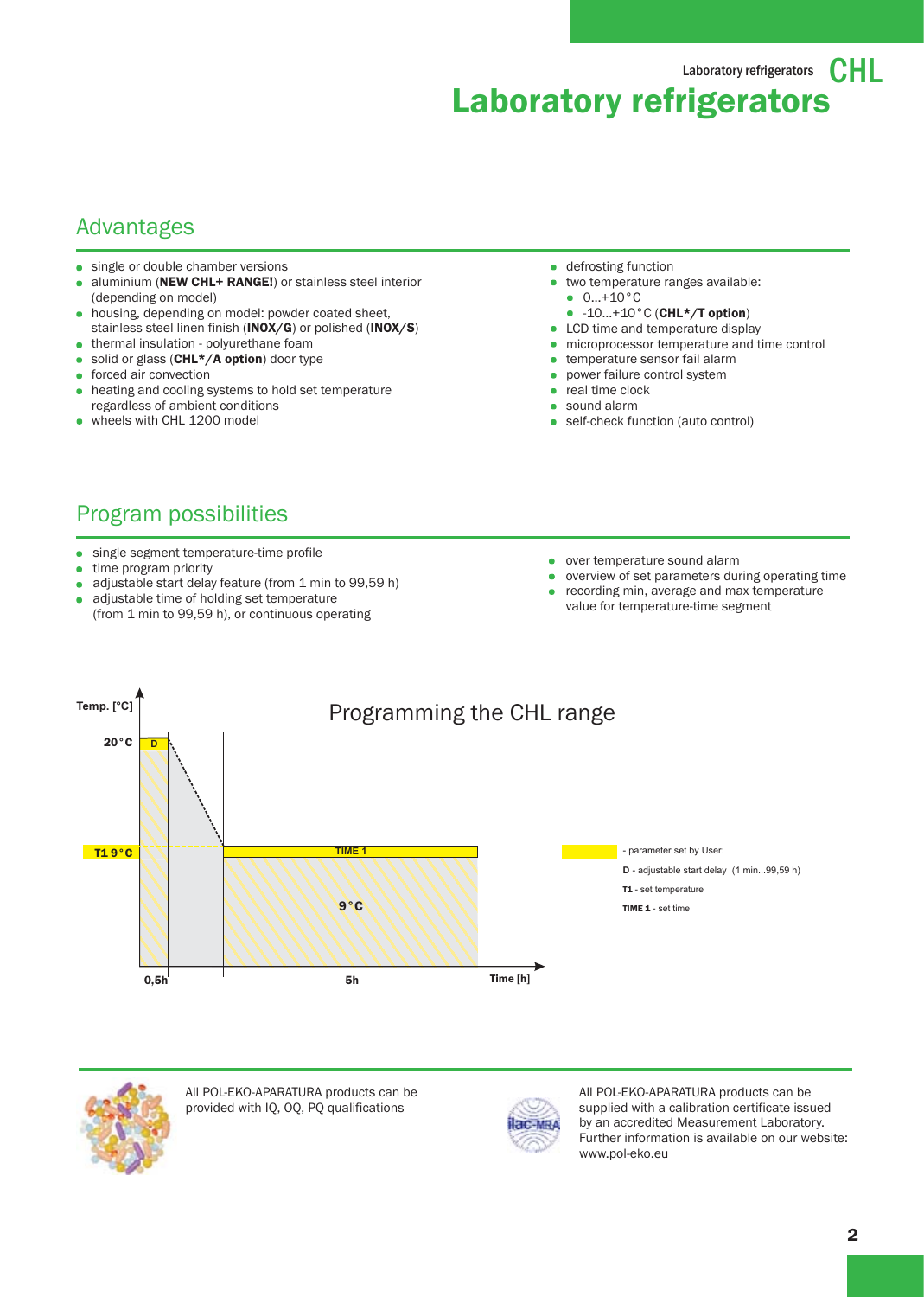

Models CHL 2...CHL 5 were previously available with plastic interior. These models are available now as new "+" range with aluminum interior and adjustable shelves! Housing remains powder painted. New range of CHL 2+...CHL 5+ gives additionally possibilities of any chambers combination due to the same base structure. Stainless steel interior and housing on request!

## Standard equipment

- solid door ä.
- temperature range 0…+10°C
- RS 232 interface; RS 232 cable must be purchased additionally (RSK)
- wire shelves (with slides set) in case of aluminum interior and stainless steel wire shelves in case stainless stainless steel interior
- manfacturer's test certificate at +4°C  $\bullet$
- operation manual in English and English menu (other languages on request)
- over temperature protection 1.0 class according to DIN 12880

## Options and accesories

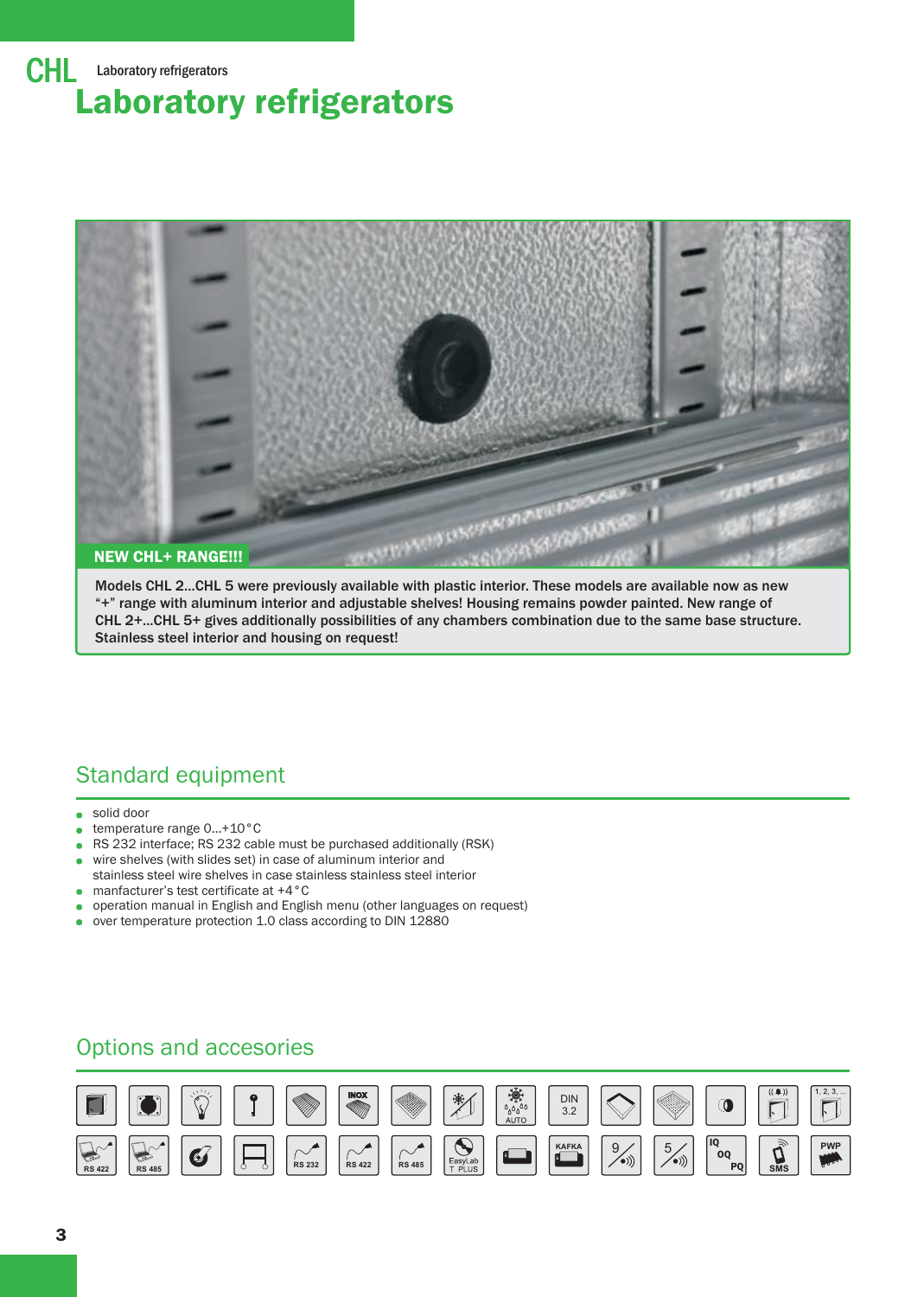# Laboratory refrigerators **CHL** Single chamber



#### Available options  $\bigcirc$

CHL\*/T - extended temperature range to -10°C CHL\*/A - external glass door PLUS - automatic defrosting function during operating

*A mini refrigerator TB 35 INOX with an additional battery power supply guarantees continuous operating in case of power failure.* 

|                                                                        | Model                            | <b>CHL 1+</b>                                                                                                                                                                     | CHL 2+ | <b>CHL 3+</b>  | <b>CHL 4+</b>                        | <b>CHL 5+</b> | <b>CHL 500</b> | <b>CHL 700</b>             | <b>CHL 1200</b>       | <b>CHL 1450</b>   |  |  |  |  |  |
|------------------------------------------------------------------------|----------------------------------|-----------------------------------------------------------------------------------------------------------------------------------------------------------------------------------|--------|----------------|--------------------------------------|---------------|----------------|----------------------------|-----------------------|-------------------|--|--|--|--|--|
| Parameter                                                              |                                  |                                                                                                                                                                                   |        |                |                                      |               |                |                            |                       |                   |  |  |  |  |  |
| air convection                                                         |                                  |                                                                                                                                                                                   |        |                |                                      | forced        |                |                            |                       |                   |  |  |  |  |  |
| chamber capacity $1$                                                   | $[1]$                            | 68                                                                                                                                                                                | 150    | 200            | 250                                  | 300           | 493            | 625                        | 1365                  | 1365              |  |  |  |  |  |
|                                                                        | [cu ft]                          | 2,4                                                                                                                                                                               | 5,2    | $\overline{7}$ | 8,8                                  | 10,5          | 17,4           | 22                         | 48,2                  | 48,2              |  |  |  |  |  |
| door type                                                              |                                  | solid / glass (option)                                                                                                                                                            |        |                |                                      |               |                |                            |                       |                   |  |  |  |  |  |
| temperature range                                                      | [°C]                             |                                                                                                                                                                                   |        | $0+10$         |                                      |               |                | $0+10$ / $-10+10$ (option) |                       |                   |  |  |  |  |  |
|                                                                        | $\lceil$ $\circ$ F]              |                                                                                                                                                                                   |        | $+32+50$       |                                      |               |                | 32+50/+14+50 (option)      |                       |                   |  |  |  |  |  |
| controller                                                             |                                  |                                                                                                                                                                                   |        |                | microprocessor with external display |               |                |                            |                       |                   |  |  |  |  |  |
| interior                                                               |                                  | aluminum / stainless steel                                                                                                                                                        |        |                |                                      |               |                |                            |                       |                   |  |  |  |  |  |
| housing                                                                |                                  | powder<br>powder<br>powder coated sheet<br>coated sheet<br>coated sheet<br>/ stainless steel<br>/ stainless<br>/ stainless<br>(INOX/G or INOX/S)<br>steel (INOX/S) steel (INOX/S) |        |                |                                      |               |                |                            |                       |                   |  |  |  |  |  |
|                                                                        | width                            | 550                                                                                                                                                                               | 600    | 600            | 600                                  | 600           | 620            | 720                        | 1435                  | 1435              |  |  |  |  |  |
| overall dims [mm]                                                      | height                           | 600                                                                                                                                                                               | 850    | 1050           | 1250                                 | 1450          | 2010           | 2010                       | 2010                  | 2010              |  |  |  |  |  |
|                                                                        | depth                            | 650                                                                                                                                                                               | 600    | 600            | 600                                  | 600           | 800            | 865                        | 865                   | 865               |  |  |  |  |  |
|                                                                        | width                            | 470                                                                                                                                                                               | 520    | 520            | 520                                  | 520           | 510            | 600                        | 1310                  | 1310              |  |  |  |  |  |
| internal dims [mm]                                                     | height                           | 430                                                                                                                                                                               | 660    | 860            | 1060                                 | 1260          | 1510           | 1510                       | 1510                  | 1510              |  |  |  |  |  |
|                                                                        | depth                            | 300                                                                                                                                                                               | 490    | 490            | 490                                  | 490           | 640            | 690                        | 690                   | 690               |  |  |  |  |  |
| nominal power [W]                                                      |                                  | 160                                                                                                                                                                               | 170    | 170            | 330                                  | 330           | 400            | 400                        | 550                   | 550               |  |  |  |  |  |
| weight [kg]                                                            |                                  | 30                                                                                                                                                                                | 48     | 52             | 61                                   | 66            | 117            | 127                        | 225                   | 225               |  |  |  |  |  |
| temperature accuracy [°C]                                              |                                  | every 0,1                                                                                                                                                                         |        |                |                                      |               |                |                            |                       |                   |  |  |  |  |  |
| temperature fluctuation <sup>2</sup> at $+4^{\circ}$ C [ $^{\circ}$ C] |                                  | ±0.5                                                                                                                                                                              | ±0,5   | ±0,5           | ±0.5                                 | ±0.5          | ±0.5           | ±0,5                       | ±0,8                  | ±0,8              |  |  |  |  |  |
| over temperature protection                                            | class 1.0 according to DIN 12880 |                                                                                                                                                                                   |        |                |                                      |               |                |                            |                       |                   |  |  |  |  |  |
| voltage 50 /60 Hz [V]                                                  | 110-120/220-240                  |                                                                                                                                                                                   |        |                |                                      |               |                |                            |                       |                   |  |  |  |  |  |
| shelves fitted / max                                                   |                                  | 2/2                                                                                                                                                                               | 3/4    | 3/4            | 4/6                                  | 4/7           | 3/11           | 3/11                       | $2 \times 3 / 11^{3}$ | $2 \times 3/11^3$ |  |  |  |  |  |
| warranty                                                               |                                  |                                                                                                                                                                                   |        |                |                                      | 24 months     |                |                            |                       |                   |  |  |  |  |  |
| manufacturer                                                           |                                  | POL-EKO-APARATURA                                                                                                                                                                 |        |                |                                      |               |                |                            |                       |                   |  |  |  |  |  |

1 - working capacity of chamber can be smaller

2 - fluctuation measured in centre of the chamber 3 - two columns with 3 shelves each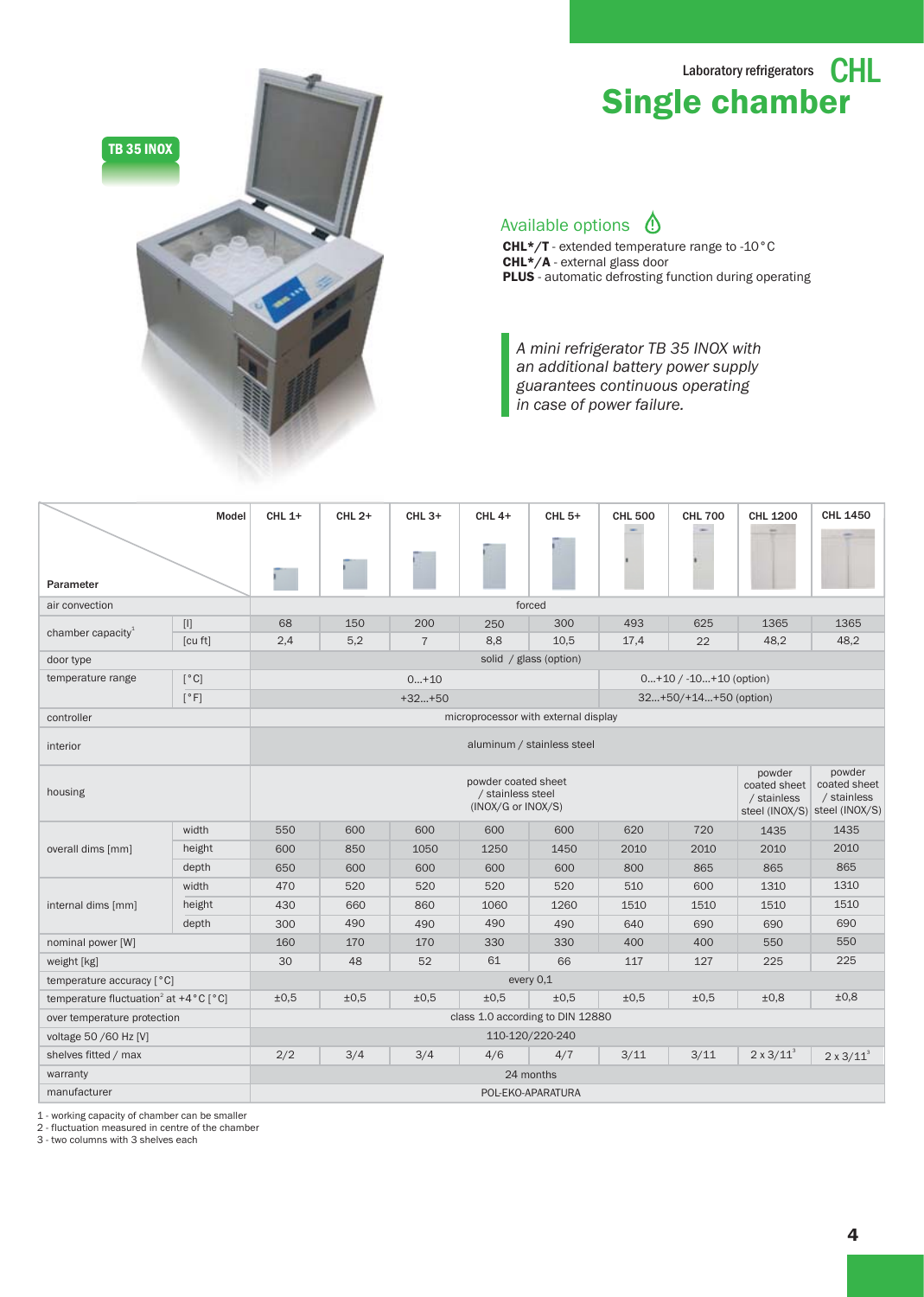#### Available options for each chamber

 ∆

CHL\*/T - extended temperature range to -10°C CHL\*/A - external glass door **PLUS** - automatic defrosting during operating

There is a possibility to combine different sizes of ST+ and CHL+ chambers between models ST/CHL+ 2-5. (e.g ST 2+/CHL 3+)

#### Example of configuration

To configure a double chamber laboratory refrigerator, e.g.: - upper chamber with solid door and temperature range 0…+10°C - lower chamber with solid door and temperature range -10…+10°C, you select:

for CHL 350/350 model: CHL 350/350 and CHL 350/T option for lower chamber

|                                                              | Model                                                                                                                                                                                                                                                                                                                                                                              | CHL $1/1+$                                                                                                  | CHL $1/1/1+$        | CHL $2/2+$ | CHL $2/3+$                           | CHL $2/4+$ | CHL $3/3+$ | CHL 350/350 |  |  |  |  |  |
|--------------------------------------------------------------|------------------------------------------------------------------------------------------------------------------------------------------------------------------------------------------------------------------------------------------------------------------------------------------------------------------------------------------------------------------------------------|-------------------------------------------------------------------------------------------------------------|---------------------|------------|--------------------------------------|------------|------------|-------------|--|--|--|--|--|
| Parameter                                                    |                                                                                                                                                                                                                                                                                                                                                                                    |                                                                                                             |                     |            |                                      |            |            |             |  |  |  |  |  |
| air convection                                               |                                                                                                                                                                                                                                                                                                                                                                                    | forced                                                                                                      |                     |            |                                      |            |            |             |  |  |  |  |  |
| upper/lower $^1$ chamber capacity                            | $[1] % \centering \includegraphics[width=0.9\textwidth]{images/TrDiM-Architecture.png} % \caption{The first two different values of $S$ and $S$ is the same as in Figure \ref{fig:10}. The first two different values of $S$ is the same as in Figure \ref{fig:10}. The second two different values of $S$ is the same as in Figure \ref{fig:10}.} \label{fig:TrDiM-Architecture}$ | 68/68                                                                                                       | 68/68/68<br>150/150 |            | 150/200                              | 150/250    | 200/200    | 294/294     |  |  |  |  |  |
|                                                              | [cu ft]                                                                                                                                                                                                                                                                                                                                                                            | 2,4/2,4                                                                                                     | 2,4/2,4/2,4         | 5,2/5,2    | 5,2/7,0                              | 5,2/8,5    | 7,0/7,0    | 10,3/10,3   |  |  |  |  |  |
| door type                                                    |                                                                                                                                                                                                                                                                                                                                                                                    |                                                                                                             |                     |            | solid / glass (option)               |            |            |             |  |  |  |  |  |
| temperature range                                            | [°C]                                                                                                                                                                                                                                                                                                                                                                               |                                                                                                             |                     |            | $0+10/-10+10$ (only for CHL 350/350) |            |            |             |  |  |  |  |  |
|                                                              | $\lceil$ °F]                                                                                                                                                                                                                                                                                                                                                                       |                                                                                                             |                     |            | +32+50/+14+50 (only for CHL 350/350) |            |            |             |  |  |  |  |  |
| controller                                                   |                                                                                                                                                                                                                                                                                                                                                                                    | microprocessor with external display<br>separate for each chamber                                           |                     |            |                                      |            |            |             |  |  |  |  |  |
| interior                                                     |                                                                                                                                                                                                                                                                                                                                                                                    | aluminum (stainless steel on request)                                                                       |                     |            |                                      |            |            |             |  |  |  |  |  |
| housing                                                      |                                                                                                                                                                                                                                                                                                                                                                                    | powder coated<br>sheet /<br>powder coated sheet (stainless steel on request)<br>stainless steel<br>(INOX/S) |                     |            |                                      |            |            |             |  |  |  |  |  |
|                                                              | width                                                                                                                                                                                                                                                                                                                                                                              | 550                                                                                                         | 550                 | 600        | 600                                  | 600        | 600        | 720         |  |  |  |  |  |
| overall dims [mm]                                            | height                                                                                                                                                                                                                                                                                                                                                                             | 1170                                                                                                        | 1740                | 1670       | 1870                                 | 2070       | 2070       | 2025        |  |  |  |  |  |
|                                                              | depth                                                                                                                                                                                                                                                                                                                                                                              | 600                                                                                                         | 600                 | 600        | 600                                  | 600        | 600        | 860         |  |  |  |  |  |
|                                                              | width                                                                                                                                                                                                                                                                                                                                                                              | 470                                                                                                         | 470                 | 520        | 520                                  | 520        | 520        | 600         |  |  |  |  |  |
| internal dims [mm]<br>(each chamber)                         | height                                                                                                                                                                                                                                                                                                                                                                             | 430                                                                                                         | 430                 | 660        | 660/860                              | 860        | 660/1060   | 700         |  |  |  |  |  |
|                                                              | depth                                                                                                                                                                                                                                                                                                                                                                              | 300                                                                                                         | 300                 | 490        | 490                                  | 490        |            | 700         |  |  |  |  |  |
| nominal power [W]                                            |                                                                                                                                                                                                                                                                                                                                                                                    | 320                                                                                                         | 480                 | 350        | 350                                  | 350        | 350        | 800         |  |  |  |  |  |
| weight [kg]                                                  |                                                                                                                                                                                                                                                                                                                                                                                    | 65                                                                                                          | 100                 | 100        | 105                                  | 110        | 115        | 162         |  |  |  |  |  |
| temperature resolution [°C]                                  |                                                                                                                                                                                                                                                                                                                                                                                    | every 0,1                                                                                                   |                     |            |                                      |            |            |             |  |  |  |  |  |
| temperature fluctuation <sup>2</sup> at +37 °C $[^{\circ}C]$ | ±0,2                                                                                                                                                                                                                                                                                                                                                                               | ±0,2                                                                                                        | ±0,3                | ±0,3       | ±0.3                                 | ±0,3       | ±0,5       |             |  |  |  |  |  |
| over temperature protection                                  |                                                                                                                                                                                                                                                                                                                                                                                    | class 1.0 according to DIN 12880                                                                            |                     |            |                                      |            |            |             |  |  |  |  |  |
| voltage 50/60Hz [V]                                          |                                                                                                                                                                                                                                                                                                                                                                                    | 110-120/220-240                                                                                             |                     |            |                                      |            |            |             |  |  |  |  |  |
| shelves fitted / max                                         |                                                                                                                                                                                                                                                                                                                                                                                    | 2/2                                                                                                         | 2/2                 | 3/4        | 3/4                                  | 3/4        | 3/4        | 2/6         |  |  |  |  |  |
| warranty                                                     |                                                                                                                                                                                                                                                                                                                                                                                    | 24 months                                                                                                   |                     |            |                                      |            |            |             |  |  |  |  |  |
| manufacturer                                                 |                                                                                                                                                                                                                                                                                                                                                                                    | POL-EKO-APARATURA                                                                                           |                     |            |                                      |            |            |             |  |  |  |  |  |

1 - working capacity of chamber can be smaller

2 - fluctuation measured in centre of the chamber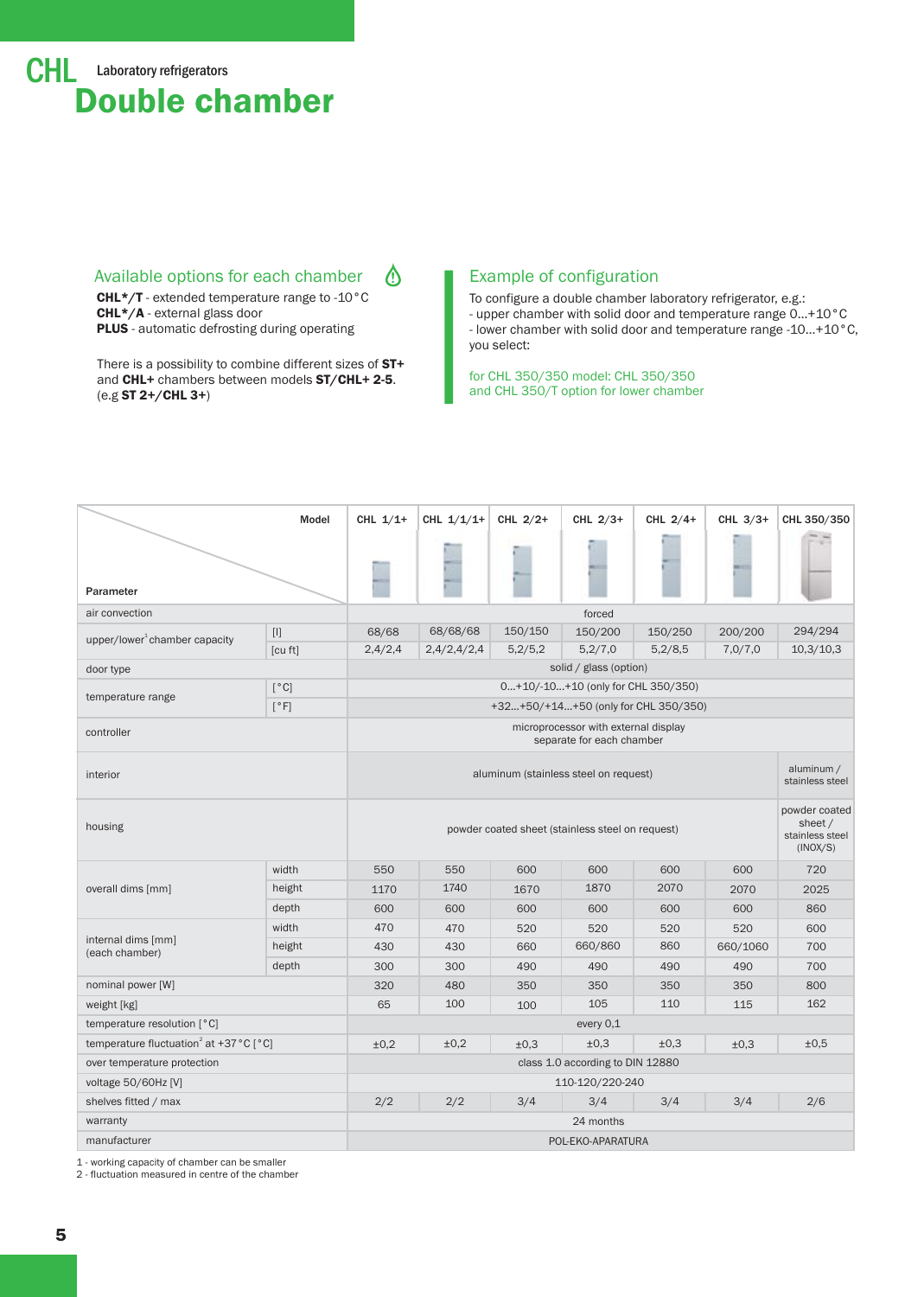#### Parameters list Parameters list

| <b>Features</b>                                                                            |                            |                                                                       |            |  |  |  |  |  |
|--------------------------------------------------------------------------------------------|----------------------------|-----------------------------------------------------------------------|------------|--|--|--|--|--|
|                                                                                            | plastic (ZLN 75, 145, 180) |                                                                       |            |  |  |  |  |  |
| interior                                                                                   | aluminum                   |                                                                       |            |  |  |  |  |  |
|                                                                                            |                            | stainless steel (ST/CHL 500, 700, 1200 INOX; ZLN 125, 200, 300)       | 3.         |  |  |  |  |  |
|                                                                                            |                            | powder coated sheet                                                   | 4.         |  |  |  |  |  |
| housing                                                                                    |                            | stainless steel (ST/CHL 500, 700, 1200 INOX ; ZLN 125, 200, 300 INOX) | 5.         |  |  |  |  |  |
|                                                                                            |                            | natural                                                               | 6.         |  |  |  |  |  |
| air convection                                                                             |                            | forced                                                                | 7.         |  |  |  |  |  |
| fan speed regulation                                                                       |                            | 0100%                                                                 | 8.         |  |  |  |  |  |
|                                                                                            |                            | 10100% (CL/SL/SR 400/750/1000)                                        | 9.         |  |  |  |  |  |
| automatic fan shut down after completing the program                                       |                            |                                                                       | 10.        |  |  |  |  |  |
| air-flap control (flap diameter 37 mm)                                                     |                            | manual                                                                | 11.        |  |  |  |  |  |
|                                                                                            |                            | automatic                                                             | 12.        |  |  |  |  |  |
| system                                                                                     |                            | heating                                                               | 13.        |  |  |  |  |  |
|                                                                                            |                            | cooling (ST/CHL/IL/KK)                                                | 14.        |  |  |  |  |  |
| defrosting function                                                                        |                            |                                                                       | 15.        |  |  |  |  |  |
| automatic defrosting function                                                              |                            |                                                                       | 16.        |  |  |  |  |  |
|                                                                                            |                            | (CL/SL 15, 32) LED                                                    | 17.        |  |  |  |  |  |
| external display                                                                           | <b>LCD</b>                 | 18.                                                                   |            |  |  |  |  |  |
|                                                                                            |                            | 5.7" LCD touch screen                                                 | 19.        |  |  |  |  |  |
| microprocessor control of time and temperature (and humidity in KK; light with FIT option) |                            |                                                                       | 20.        |  |  |  |  |  |
|                                                                                            |                            | 1 segment                                                             | 21.        |  |  |  |  |  |
| temperature-time profile (and humidity in KK)                                              |                            | 6 segment                                                             | 22.        |  |  |  |  |  |
|                                                                                            |                            | 9 segment                                                             | 23.        |  |  |  |  |  |
| program priority                                                                           |                            | temperature                                                           | 24.        |  |  |  |  |  |
|                                                                                            |                            | time (ST and IL in STD with FOT/FIT option)                           | 25.        |  |  |  |  |  |
| cycle run of the program                                                                   |                            |                                                                       | 26.        |  |  |  |  |  |
|                                                                                            | $\mathbf{1}$               | 27.                                                                   |            |  |  |  |  |  |
| user programs memory                                                                       | 3                          | 28.                                                                   |            |  |  |  |  |  |
|                                                                                            |                            | 20                                                                    | 29.        |  |  |  |  |  |
| start delay                                                                                |                            | 1 min99,59 h                                                          | 30.        |  |  |  |  |  |
|                                                                                            |                            | date/time                                                             | 31.        |  |  |  |  |  |
| adjustable heating up time                                                                 |                            | 1 min99,59 h                                                          | 32.        |  |  |  |  |  |
| adjustable hold at set point (temperature; humidity in KK)                                 |                            | 1 min99,59 h                                                          | 33.        |  |  |  |  |  |
|                                                                                            |                            | 1 min999,59 h                                                         | 34.        |  |  |  |  |  |
| overview of parameters during operating time                                               |                            |                                                                       | 35.        |  |  |  |  |  |
| recording the min, average and max temperature (and humidity in KK) value for each segment |                            |                                                                       | 36.        |  |  |  |  |  |
| over/under temperature and humidity sound alarm (humidity in KK)                           |                            |                                                                       | 37.        |  |  |  |  |  |
| over temperature protection 1.0 class according to DIN 12880                               |                            |                                                                       | 38.        |  |  |  |  |  |
| over/under temperature protection according to DIN 12880                                   |                            | class:                                                                | 39.        |  |  |  |  |  |
| temperature sensor fail alarm (and humidity sensor fail alarm in KK)                       |                            |                                                                       | 40.        |  |  |  |  |  |
| power failure control system                                                               |                            |                                                                       | 41.        |  |  |  |  |  |
| real time clock                                                                            |                            |                                                                       | 42.        |  |  |  |  |  |
| sound alarm                                                                                |                            |                                                                       | 43.        |  |  |  |  |  |
| interface                                                                                  |                            | <b>RS 232</b>                                                         | 44.        |  |  |  |  |  |
| Ethernet connection and remote control via Internet                                        |                            |                                                                       | 45.        |  |  |  |  |  |
| measurement memory                                                                         |                            |                                                                       | 46.        |  |  |  |  |  |
| self-check function (auto control)                                                         |                            |                                                                       | 47.        |  |  |  |  |  |
| Administrator function                                                                     |                            |                                                                       | 48.        |  |  |  |  |  |
| access control via login                                                                   |                            |                                                                       | 49.<br>50. |  |  |  |  |  |
|                                                                                            |                            | at $-10\degree$ C                                                     | 51.        |  |  |  |  |  |
|                                                                                            |                            | at $+4^{\circ}$ C<br>at +25°C and 60% rH                              | 52.        |  |  |  |  |  |
| manufacturer's test certificate                                                            |                            |                                                                       | 53.        |  |  |  |  |  |
|                                                                                            |                            | at $+37\degree$ C                                                     | 54.        |  |  |  |  |  |
|                                                                                            |                            | at $+105\degree$ C<br>at $+170^{\circ}$ C                             | 55.        |  |  |  |  |  |
| 24 months warranty                                                                         |                            |                                                                       | 56.        |  |  |  |  |  |
| CE mark                                                                                    |                            |                                                                       | 57.        |  |  |  |  |  |
|                                                                                            |                            |                                                                       | 58.        |  |  |  |  |  |
| manufacturer's certificates PN-EN ISO 9001, PN-N 18001                                     |                            |                                                                       |            |  |  |  |  |  |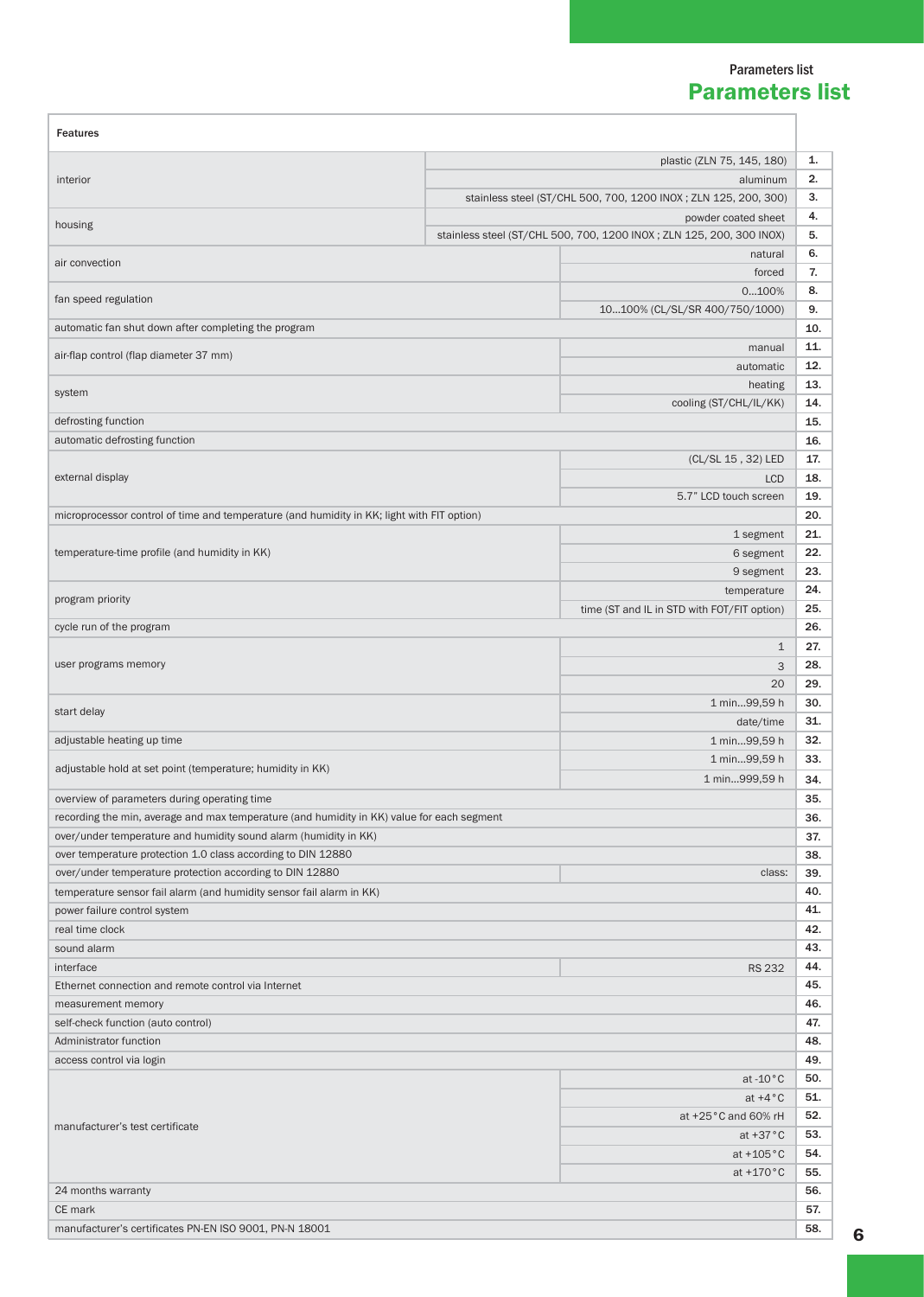Parameters list

# Parameters list

|     |           | ST        |           |           |           | CL         |           | $\sf IL$   |           |           | $\mathsf{SL}% _{2}\left( \mathcal{M}\right)$ |           | SR         | KK         |           |
|-----|-----------|-----------|-----------|-----------|-----------|------------|-----------|------------|-----------|-----------|----------------------------------------------|-----------|------------|------------|-----------|
|     | $P*$      | TOP+      | CHL       | ZL        | ECO       | <b>STD</b> | TOP+      | <b>STD</b> | TOP+      | ECO       | <b>STD</b>                                   | TOP+      | <b>STD</b> | <b>STD</b> | TOP+      |
| 1.  |           |           |           | $\bullet$ |           |            |           |            |           |           |                                              |           |            |            |           |
| 2.  |           |           | $\bullet$ |           |           |            |           |            |           |           |                                              |           |            |            |           |
|     | $\bullet$ | $\bullet$ |           |           |           |            |           |            |           |           |                                              |           |            |            |           |
| 3.  | $\bullet$ | $\bullet$ | $\bullet$ | $\bullet$ | $\bullet$ | $\bullet$  | $\bullet$ | $\bullet$  | $\bullet$ | $\bullet$ | $\bullet$                                    | $\bullet$ | $\bullet$  | $\bullet$  | $\bullet$ |
| 4.  | $\bullet$ | $\bullet$ | $\bullet$ | $\bullet$ | $\bullet$ | $\bullet$  | $\bullet$ | $\bullet$  | $\bullet$ | $\bullet$ | $\bullet$                                    | $\bullet$ | $\bullet$  | $\bullet$  | $\bullet$ |
| 5.  | $\bullet$ | $\bullet$ | $\bullet$ | $\bullet$ | $\bullet$ | $\bullet$  | $\bullet$ | $\bullet$  | $\bullet$ | $\bullet$ | $\bullet$                                    | $\bullet$ | $\bullet$  | $\bullet$  | $\bullet$ |
| 6.  |           |           |           | $\bullet$ | $\bullet$ | $\bullet$  | $\bullet$ |            |           | $\bullet$ | $\bullet$                                    | $\bullet$ | $\bullet$  |            |           |
| 7.  | $\bullet$ | $\bullet$ | $\bullet$ |           | $\bullet$ | $\bullet$  | $\bullet$ | $\bullet$  | $\bullet$ | $\bullet$ | $\bullet$                                    | $\bullet$ | $\bullet$  | $\bullet$  | $\bullet$ |
| 8.  |           |           |           |           |           | $\bullet$  | $\bullet$ |            |           |           | $\bullet$                                    | $\bullet$ | $\bullet$  | $\bullet$  | $\bullet$ |
| 9.  |           | $\bullet$ |           |           |           | $\bullet$  | $\bullet$ | $\bullet$  | $\bullet$ |           | $\bullet$                                    | $\bullet$ | $\bullet$  |            |           |
|     |           |           |           |           |           |            |           |            |           |           |                                              |           |            |            |           |
| 10. | $\bullet$ | $\bullet$ | $\bullet$ | $\bullet$ | $\bullet$ | $\bullet$  | $\bullet$ | $\bullet$  | $\bullet$ | $\bullet$ | $\bullet$                                    | $\bullet$ | $\bullet$  | $\bullet$  | $\bullet$ |
| 11. |           |           |           |           | $\bullet$ | $\bullet$  |           |            |           | $\bullet$ | $\bullet$                                    |           |            |            |           |
| 12. |           |           |           |           |           |            | $\bullet$ |            |           |           |                                              | $\bullet$ | $\bullet$  |            |           |
| 13. | $\bullet$ | $\bullet$ |           |           | $\bullet$ | $\bullet$  | $\bullet$ | $\bullet$  | $\bullet$ | $\bullet$ | $\bullet$                                    | $\bullet$ | $\bullet$  | $\bullet$  | $\bullet$ |
| 14. | $\bullet$ | $\bullet$ | $\bullet$ | $\bullet$ |           |            |           | $\bullet$  | $\bullet$ |           |                                              |           |            | $\bullet$  | $\bullet$ |
| 15. | $\bullet$ |           | $\bullet$ |           |           |            |           |            |           |           |                                              |           |            |            |           |
| 16. |           |           |           |           |           |            |           |            |           |           |                                              |           |            | $\bullet$  | $\bullet$ |
| 17. |           |           |           | $\bullet$ | $\bullet$ |            |           |            |           | $\bullet$ |                                              |           |            |            |           |
| 18. | $\bullet$ |           | $\bullet$ |           | $\bullet$ | $\bullet$  |           | $\bullet$  |           | $\bullet$ | $\bullet$                                    |           | $\bullet$  | $\bullet$  |           |
|     |           |           |           |           |           |            |           |            |           |           |                                              |           |            |            |           |
| 19. |           | $\bullet$ |           |           |           |            | $\bullet$ |            | $\bullet$ |           |                                              | $\bullet$ |            |            | $\bullet$ |
| 20. | $\bullet$ | $\bullet$ | $\bullet$ | $\bullet$ | $\bullet$ | $\bullet$  | $\bullet$ | $\bullet$  | $\bullet$ | $\bullet$ | $\bullet$                                    | $\bullet$ | $\bullet$  | $\bullet$  | $\bullet$ |
| 21. |           |           | $\bullet$ | $\bullet$ | $\bullet$ |            |           |            |           | $\bullet$ |                                              |           |            |            |           |
| 22. | $\bullet$ |           |           |           |           | $\bullet$  |           | $\bullet$  |           |           | $\bullet$                                    |           | $\bullet$  | $\bullet$  |           |
| 23. |           | $\bullet$ |           |           |           |            | $\bullet$ |            | $\bullet$ |           |                                              | $\bullet$ |            |            | $\bullet$ |
| 24. | $\bullet$ | $\bullet$ | $\bullet$ | $\bullet$ | $\bullet$ | $\bullet$  | $\bullet$ | $\bullet$  | $\bullet$ | $\bullet$ | $\bullet$                                    | $\bullet$ | $\bullet$  |            | $\bullet$ |
| 25. | $\bullet$ | $\bullet$ |           |           |           |            | $\bullet$ | $\bullet$  | $\bullet$ |           |                                              | $\bullet$ |            | $\bullet$  | $\bullet$ |
| 26. | $\bullet$ | $\bullet$ |           |           |           | $\bullet$  | $\bullet$ | $\bullet$  | $\bullet$ |           | $\bullet$                                    | $\bullet$ | $\bullet$  | $\bullet$  | $\bullet$ |
| 27. |           |           | $\bullet$ | $\bullet$ | $\bullet$ |            |           |            |           | $\bullet$ |                                              |           |            |            |           |
| 28. | $\bullet$ |           |           |           |           | $\bullet$  |           | $\bullet$  |           |           | $\bullet$                                    |           |            | $\bullet$  |           |
|     |           |           |           |           |           |            |           |            |           |           |                                              |           |            |            |           |
| 29. |           | $\bullet$ |           |           |           |            | $\bullet$ |            | $\bullet$ |           |                                              | $\bullet$ | $\bullet$  |            | $\bullet$ |
| 30. | $\bullet$ | $\bullet$ | $\bullet$ | $\bullet$ | $\bullet$ | $\bullet$  | $\bullet$ | $\bullet$  | $\bullet$ | $\bullet$ | $\bullet$                                    | $\bullet$ | $\bullet$  | $\bullet$  | $\bullet$ |
| 31. |           | $\bullet$ |           |           |           | $\bullet$  | $\bullet$ | $\bullet$  | $\bullet$ |           | $\bullet$                                    | $\bullet$ | $\bullet$  | $\bullet$  | $\bullet$ |
| 32. |           | $\bullet$ |           |           |           | $\bullet$  | $\bullet$ | $\bullet$  | $\bullet$ |           | $\bullet$                                    | $\bullet$ | $\bullet$  | $\bullet$  | $\bullet$ |
| 33. | $\bullet$ | $\bullet$ | $\bullet$ | $\bullet$ | $\bullet$ | $\bullet$  | $\bullet$ | $\bullet$  | $\bullet$ | $\bullet$ | $\bullet$                                    | $\bullet$ | $\bullet$  |            |           |
| 34. |           |           |           |           |           | $\bullet$  | $\bullet$ | $\bullet$  |           |           | $\bullet$                                    | $\bullet$ | $\bullet$  | $\bullet$  | $\bullet$ |
| 35. |           |           |           | $\bullet$ | $\bullet$ | $\bullet$  | $\bullet$ | $\bullet$  |           | $\bullet$ | $\bullet$                                    | $\bullet$ | $\bullet$  | $\bullet$  | $\bullet$ |
| 36. | $\bullet$ | $\bullet$ | $\bullet$ |           |           | $\bullet$  | $\bullet$ | $\bullet$  | $\bullet$ |           | $\bullet$                                    | $\bullet$ | $\bullet$  | $\bullet$  | $\bullet$ |
|     |           |           |           |           |           |            |           |            |           |           |                                              |           |            |            |           |
| 37. | $\bullet$ | $\bullet$ | $\bullet$ | $\bullet$ |           | $\bullet$  | $\bullet$ | $\bullet$  | $\bullet$ | $\bullet$ |                                              | $\bullet$ | $\bullet$  | $\bullet$  | $\bullet$ |
| 38. | $\bullet$ | $\bullet$ | $\bullet$ |           | $\bullet$ | $\bullet$  | $\bullet$ | $\bullet$  | $\bullet$ | $\bullet$ | $\bullet$                                    | $\bullet$ | $\bullet$  | $\bullet$  | $\bullet$ |
| 39. |           | 3.3       |           |           |           | 2.0        | 3.1       | 2.0        | 3.3       |           | 2.0                                          | $3.1\,$   | 2.0        | 3.3        | 3.3       |
| 40. | $\bullet$ | $\bullet$ | $\bullet$ | $\bullet$ | $\bullet$ | $\bullet$  | $\bullet$ | $\bullet$  | $\bullet$ | $\bullet$ | $\bullet$                                    | $\bullet$ | $\bullet$  | $\bullet$  | $\bullet$ |
| 41. | $\bullet$ | $\bullet$ | $\bullet$ | $\bullet$ | $\bullet$ | $\bullet$  | $\bullet$ | $\bullet$  | $\bullet$ | $\bullet$ | $\bullet$                                    | $\bullet$ | $\bullet$  | $\bullet$  | $\bullet$ |
| 42. | $\bullet$ | $\bullet$ | $\bullet$ | $\bullet$ | $\bullet$ | $\bullet$  | $\bullet$ | $\bullet$  | $\bullet$ | $\bullet$ | $\bullet$                                    | $\bullet$ | $\bullet$  | $\bullet$  | $\bullet$ |
| 43. | $\bullet$ | $\bullet$ | $\bullet$ | $\bullet$ | $\bullet$ | $\bullet$  | $\bullet$ | $\bullet$  | $\bullet$ | $\bullet$ | $\bullet$                                    | $\bullet$ | $\bullet$  | $\bullet$  | $\bullet$ |
| 44. | $\bullet$ | $\bullet$ | $\bullet$ | $\bullet$ | $\bullet$ | $\bullet$  | $\bullet$ | $\bullet$  | $\bullet$ | $\bullet$ | $\bullet$                                    | $\bullet$ | $\bullet$  | $\bullet$  | $\bullet$ |
| 45. |           | $\bullet$ |           |           |           |            | $\bullet$ |            | $\bullet$ |           |                                              | $\bullet$ |            |            | $\bullet$ |
| 46. |           | $\bullet$ |           |           |           |            | $\bullet$ |            | $\bullet$ |           |                                              | $\bullet$ |            |            | $\bullet$ |
|     |           |           | $\bullet$ | $\bullet$ | $\bullet$ | $\bullet$  |           |            | $\bullet$ | $\bullet$ |                                              |           | $\bullet$  | $\bullet$  |           |
| 47. | $\bullet$ | $\bullet$ |           |           |           |            | $\bullet$ | $\bullet$  |           |           | $\bullet$                                    | $\bullet$ |            |            | $\bullet$ |
| 48. |           | $\bullet$ |           |           |           |            | $\bullet$ |            | $\bullet$ |           |                                              | $\bullet$ |            |            | $\bullet$ |
| 49. |           | $\bullet$ |           |           |           |            | $\bullet$ |            | $\bullet$ |           |                                              | $\bullet$ |            |            | $\bullet$ |
| 50. |           |           |           | $\bullet$ |           |            |           |            |           |           |                                              |           |            |            |           |
| 51. |           |           | $\bullet$ |           |           |            |           |            |           |           |                                              |           |            |            |           |
| 52. |           |           |           |           |           |            |           |            |           |           |                                              |           |            | $\bullet$  | $\bullet$ |
| 53. | $\bullet$ | $\bullet$ |           |           | $\bullet$ | $\bullet$  | $\bullet$ | $\bullet$  | $\bullet$ |           |                                              |           |            |            |           |
| 54. |           |           |           |           |           |            |           |            |           | $\bullet$ | $\bullet$                                    | $\bullet$ |            |            |           |
| 55. |           |           |           |           |           |            |           |            |           |           |                                              |           | $\bullet$  |            |           |
|     |           |           |           |           |           |            |           |            |           |           |                                              |           |            |            |           |
| 56. | $\bullet$ | $\bullet$ | $\bullet$ | $\bullet$ | $\bullet$ | $\bullet$  | $\bullet$ | $\bullet$  | $\bullet$ | $\bullet$ | $\bullet$                                    | $\bullet$ | $\bullet$  | $\bullet$  | $\bullet$ |
| 57. | $\bullet$ | $\bullet$ | $\bullet$ | $\bullet$ | $\bullet$ | $\bullet$  | $\bullet$ | $\bullet$  | $\bullet$ | $\bullet$ | $\bullet$                                    | $\bullet$ | $\bullet$  | $\bullet$  | $\bullet$ |
| 58. | $\bullet$ | $\bullet$ | $\bullet$ | $\bullet$ | $\bullet$ | $\bullet$  | $\bullet$ | $\bullet$  | $\bullet$ | $\bullet$ | $\bullet$                                    | $\bullet$ | $\bullet$  | $\bullet$  | $\bullet$ |

\*- basic version of thermostatic cabinets \* - basic version of thermostatic cabinets